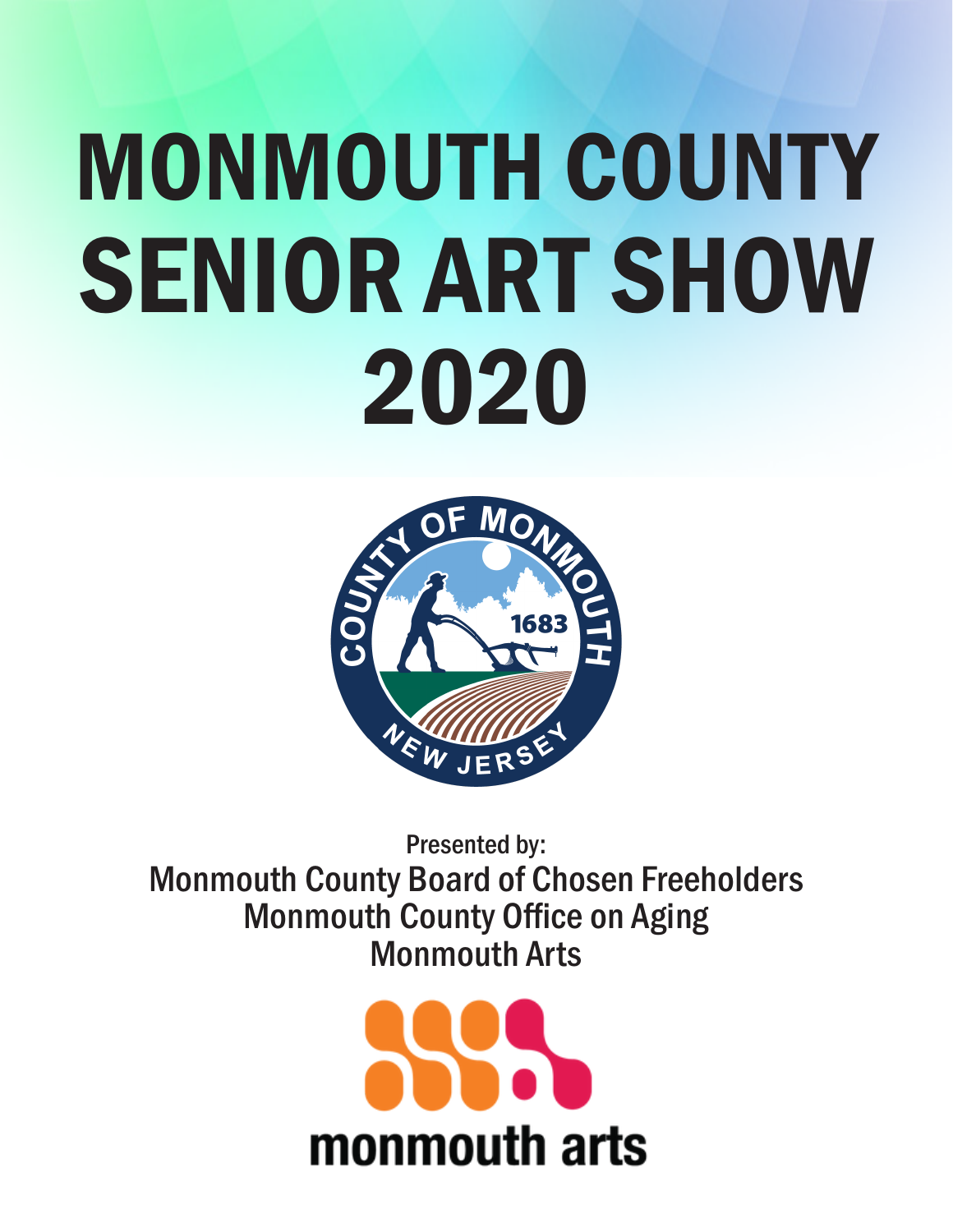The Monmouth County Board of Chosen Freeholders, the Monmouth County Office on Aging, and Monmouth Arts are honored to produce the 2020 Monmouth County Senior Art Contest & Exhibition. Although we can't be together in person this year at the Monmouth County Library, it is our pleasure to have the incredible work of so many talented Monmouth County artists displayed online in our digital gallery.

#### SPECIAL THANKS

#### Monmouth County Board of Chosen Freeholders

Freeholder Director Thomas A. Arnone Freeholder Deputy Director Susan M. Kiley Freeholder Lillian G. Burry Freeholder Patrick Impreveduto Freeholder Nick DiRocco

Monmouth County Department of Human Services Jeffrey Schwartz, Director

#### Monmouth County Office on Aging Susan L. Moleon, Executive Director

#### Monmouth County Library System Judith Tolchin, Director

#### Monmouth County Department of Public Information & Tourism

Monmouth Arts Teresa Staub, Executive Director

Vincent Martini, Monmouth County Senior Art Show Coordinator

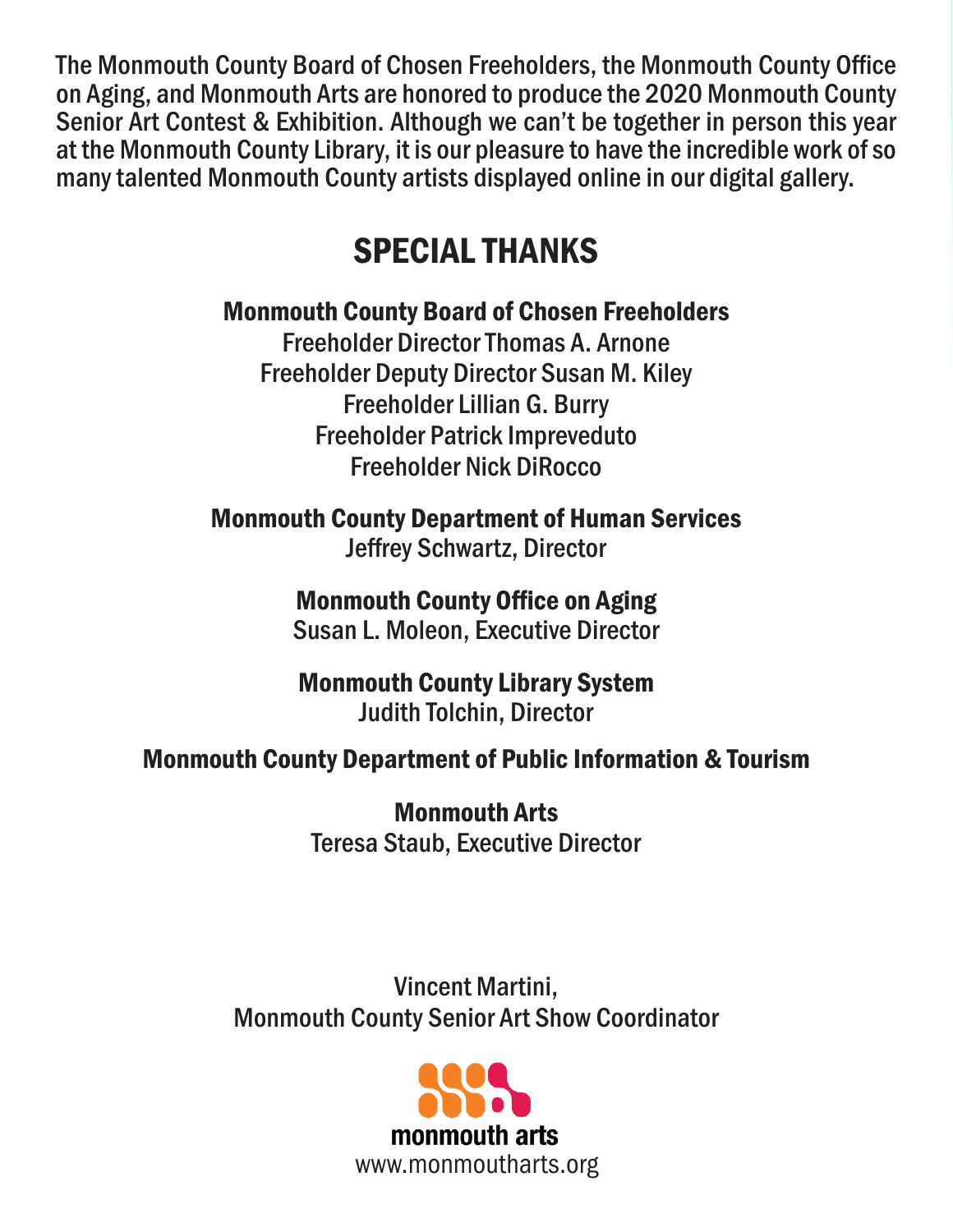# MONMOUTH COUNTY SENIOR ART SHOW 2020

## VIRTUAL AWARDS CEREMONY & RECEPTION AUGUST 12, 2020 | 12 pm

Streaming Live on the Monmouth Arts Facebook Page www.facebook.com/MonmouthArtsCouncil All artwork can be viewed on the Monmouth Arts website www.monmoutharts.org/seniorartshow

## PROGRAM OF EVENTS

#### WELCOME & INTRODUCTION

Vinny Martini, Arts Education & Events Manager, Monmouth Arts Teresa Staub, Executive Director, Monmouth Arts Judi Tolchin, Director, Monmouth County Library Freeholder Susan Kiley, Deputy Director, Monmouth County Board of Chosen Freeholders Susan L. Moleon, Executive Director, Monmouth County Office on Aging

#### AWARDS PRESENTATION

Vinny Martini, Arts Education & Events Manager, Monmouth Arts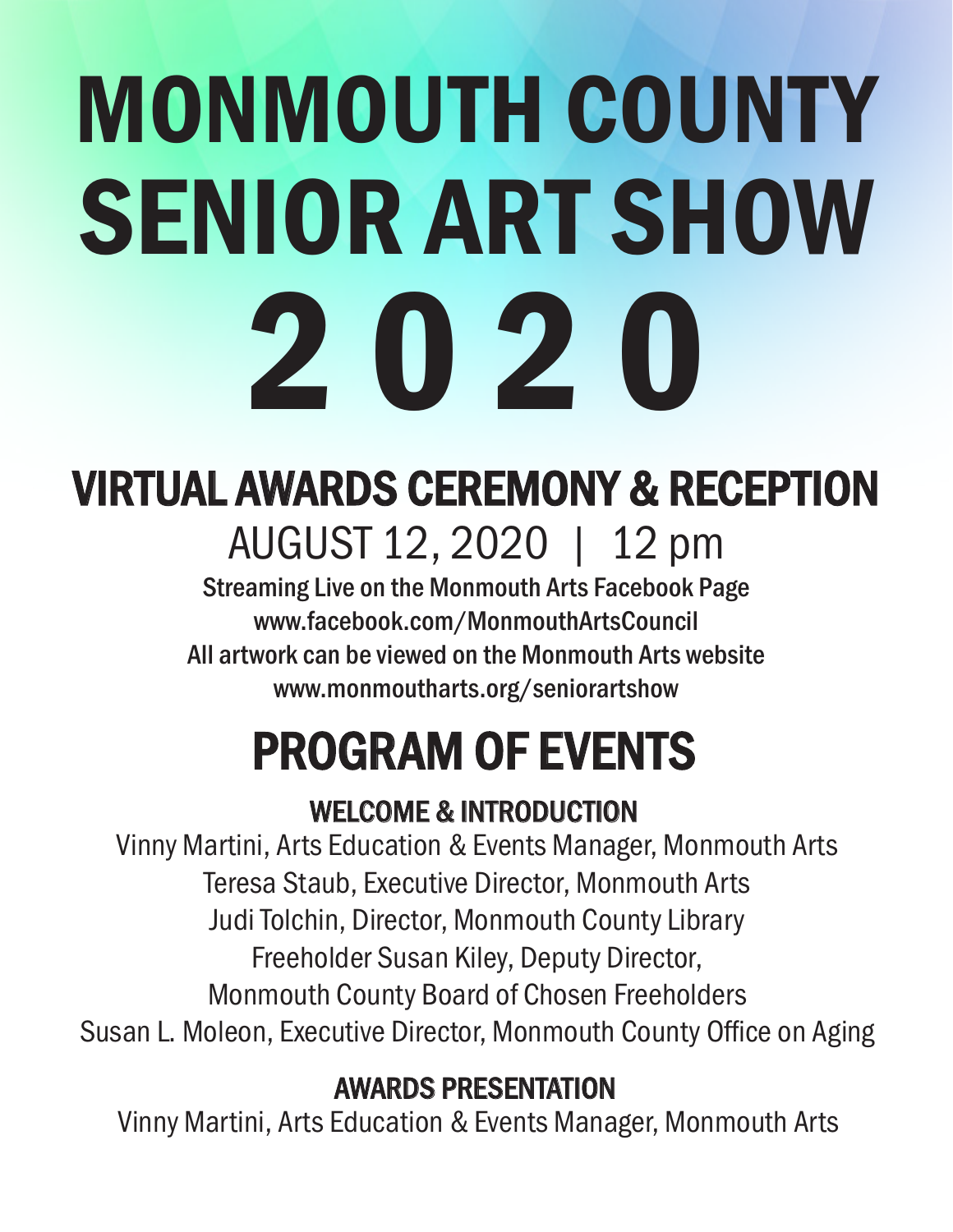## 2020 AWARD RECIPIENTS

#### BEST IN SHOW

Professional | Linda Hart Non-Professional | Steven Lewis

#### ACRYLIC

Professional 1st Place | Karen Martin 2nd Place | Norma Tolliver 3rd Place | Beverly Sirianni

Non-Professional 1st Place | Pete Stendel 2nd Place | Janet Whritner 3rd Place | Claire Cooney Honorable Mention | Al Terry

#### OIL

Professional 1st Place | Ann Marie Fitzsimmons 2nd Place | Leonardo Ruggieri 3rd Place | Joel Stern

Non-Professional 1st Place | Bobbie Carey 2nd Place | Coleen Hopson

#### DRAWING

Non-Professional 1st Place | Linda Alston 2nd Place |Judi Ginsky 3rd Place | Diane Delprete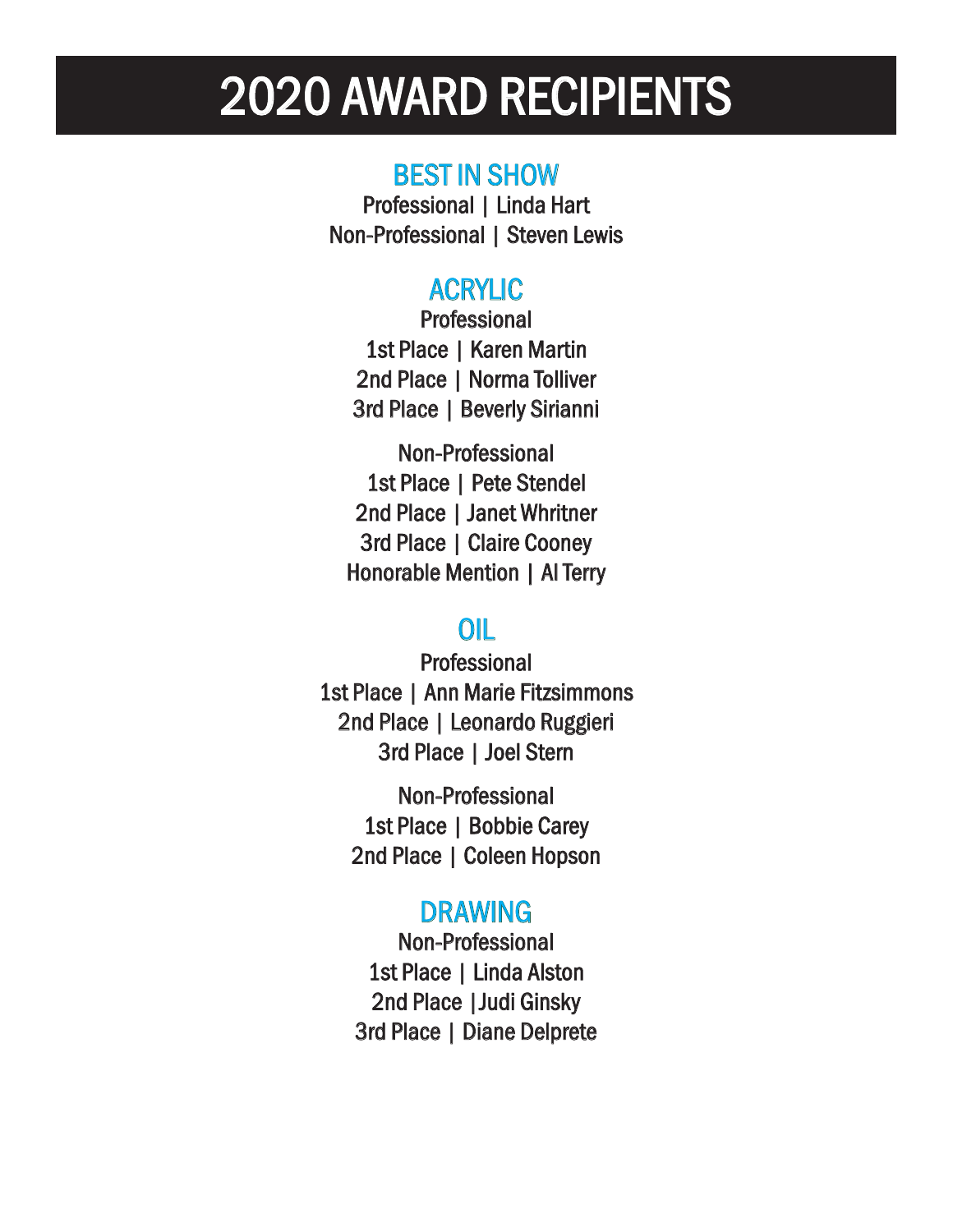## 2020 AWARD RECIPIENTS

#### **WATERCOLOR**

**Professional** 1st Place | Linda Hart 2nd Place | Jackie St. Angel 3rd Place | Michele Rath

Non-Professional 1st Place | Melissa Raffay 2nd Place | Carolyn Slade 3rd Place | Theresa Trocchia Honorable Mention | Marlene Akeroyd

#### MIXED MEDIA

**Professional** 1st Place | Beverly Hertler

Non-Professional 1st Place | Joseph N. Villa 2nd Place | Mary Ann Smorra 3rd Place | Lois Wilkes Honorable Mention | Abbe Lasker Honorable Mention | Judy O'Connor

#### PASTEL

**Professional** 1st Place | Helen "Eleni" Antholis

Non-Professional 1st Place | Valerie Rigazio 2nd Place | Patty Ryan 3rd Place | Susan VanVolkenburgh Honorable Mention | Ernest Antholis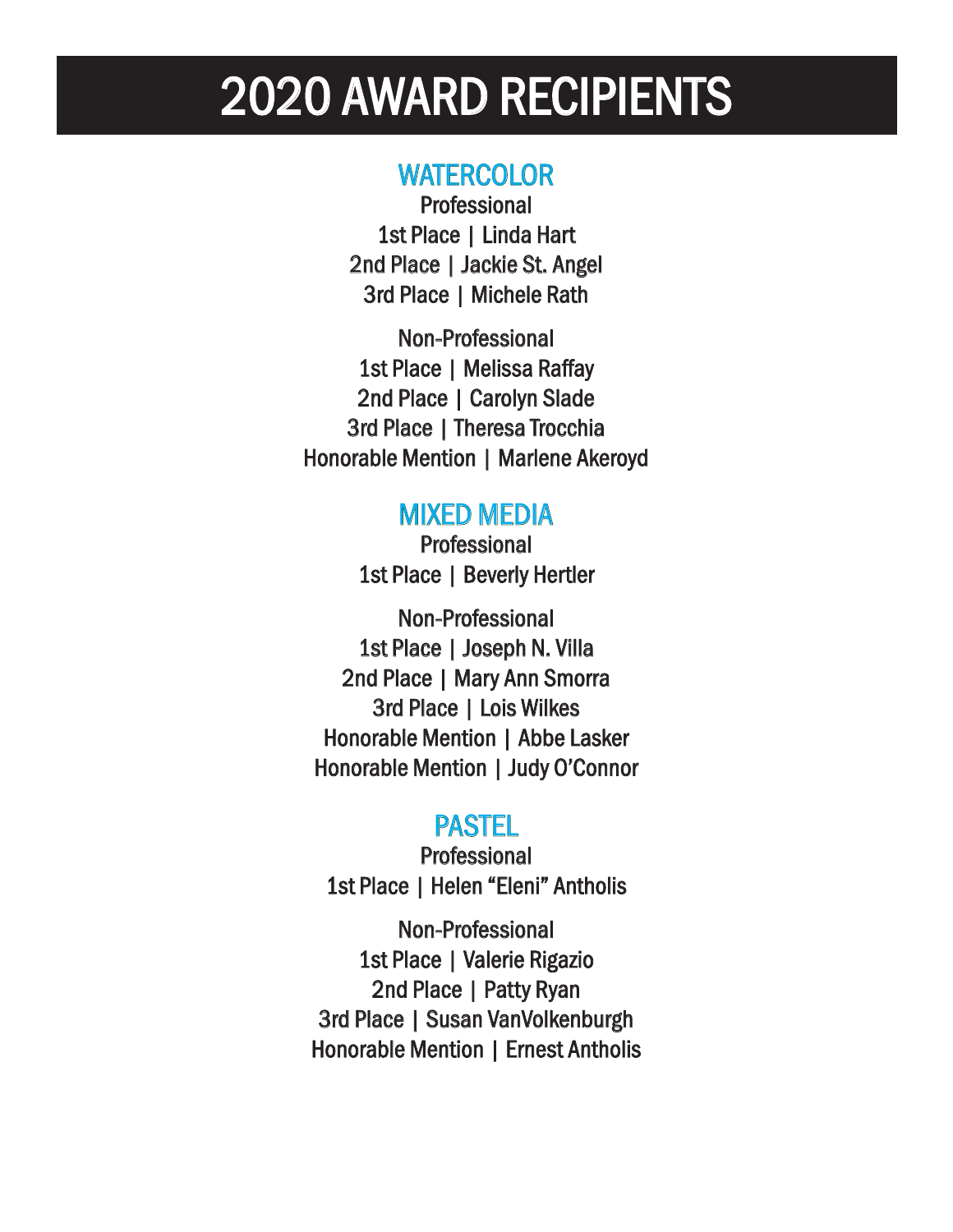## 2020 AWARD RECIPIENTS

#### **PHOTOGRAPHY**

Professional 1st Place | Marilyn Baldi 2nd Place | Vince Matulewich 3rd Place | Ellen Rubinstein Honorable Mention | Johanna Ericson

Non-Professional 1st Place | Ellen Hughes 2nd Place | Denise Zimmerman 3rd Place | William Jelinek

#### **SCULPTURE**

**Professional** 1st Place | Stephanie Novatski 2nd Place | Paul Pugliese 3rd Place | Michael Ferrara

> Non-Professional 1st Place | Steven Lewis

#### DIGITAL ART

Professional 1st Place | Grace F. Schultz 2nd Place | Belle Koblentz

Non-Professional 1st Place | Steven Solop

#### CRAFT

Non-Professional 1st Place | Harvey Altman 2nd Place | Laurie Campetella 3rd Place | Beth DeMartino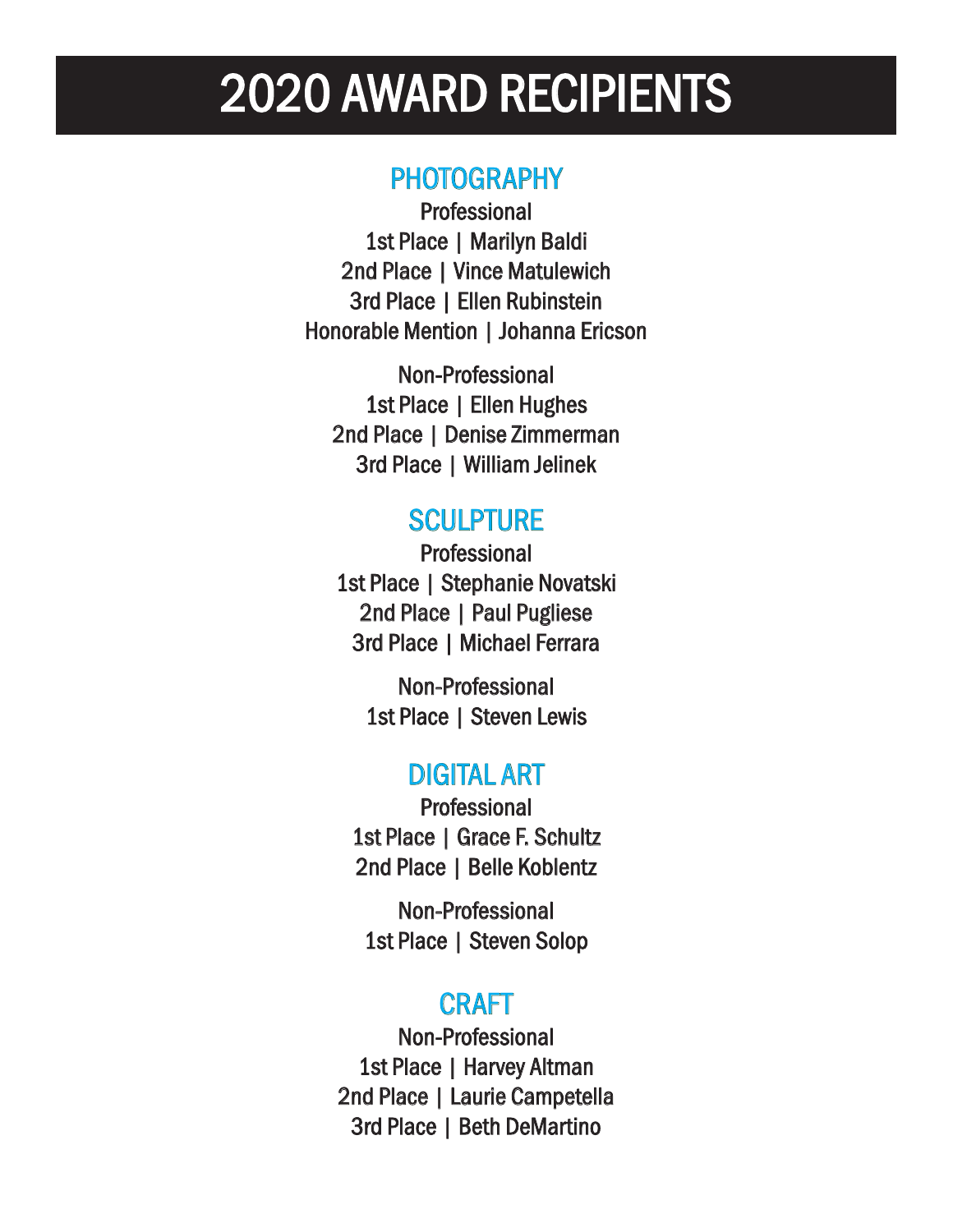- 1 Helen "Eleni" Antholis Pro Pastel Liberty Bowl IV
- 2 Ernest Antholis **Non-Pro** Pastel The Valley
- 
- 
- 
- 
- 
- 8 Frank J. Lumia, M.D. Non-Pro Mixed Media Elegant Lady
- 
- 10 Esther Schlossberg Non-Pro Craft Irma
- 11 Charles F. Clark **Non-Pro** Acrylic Venice
- 12 Arthur DeGrandis **Non-Pro** Pastel **Pastel** Floating on Air
- 
- 
- 
- 
- 
- 
- 
- 
- 
- 
- 
- 
- 
- 
- 
- 

4 Patricia Meko **Pro Pro Cilly Communist Communist Pro** Cil Hudson View 5 Karen Martin **Martin Company Pro** Acrylic Guardian 14 Paul Pugliese **Pro** Sculpture The Dismount 15 Sol Hara **Non-Pro Pastel Maine Lake** 17 Melissa Raffay **Raffay** Non-Pro Watercolor Isolation 18 Claire Cooney **Cooney** Non-Pro Acrylic **Cooney** Brian's Trip 20 Susan Penn **Non-Pro** Mixed Media Laundry Sail 21 Ronald Carr **Non-Pro** Oil **Portrait** 22 Robert Katz **Non-Pro** Oil **Parrot** 23 Leslie Katz **Non-Pro** Oil Aruba

3 Freddie Powell **Non-Pro** Acrylic Let's Take a Walk 6 Linda Alston **Non-Pro** Drawing Sarah Remembered 7 Joel Stern **Stern Stern Pro** Oil Spring In Central Park 9 Guido Guazzoni **Non-Pro** Oil **Morning Fog Glistening** 13 Erika Hogan **Non-Pro** Acrylic Walk to the Beach 16 Valerie Rigazio Rigazio Non-Pro Non-Pro Pastel Lighting a Candel 19 Beth DeMartino **Non-Pro** Craft Colorful Elephant 24 Marlene Akeroyd Mon-Pro Watercolor Purple Haze Metropolis 25 Marilyn Baldi **Pro** Photography Steps of Matera (print only) 26 Lois Wilkes Non-Pro Mixed Media See How My Garden Grows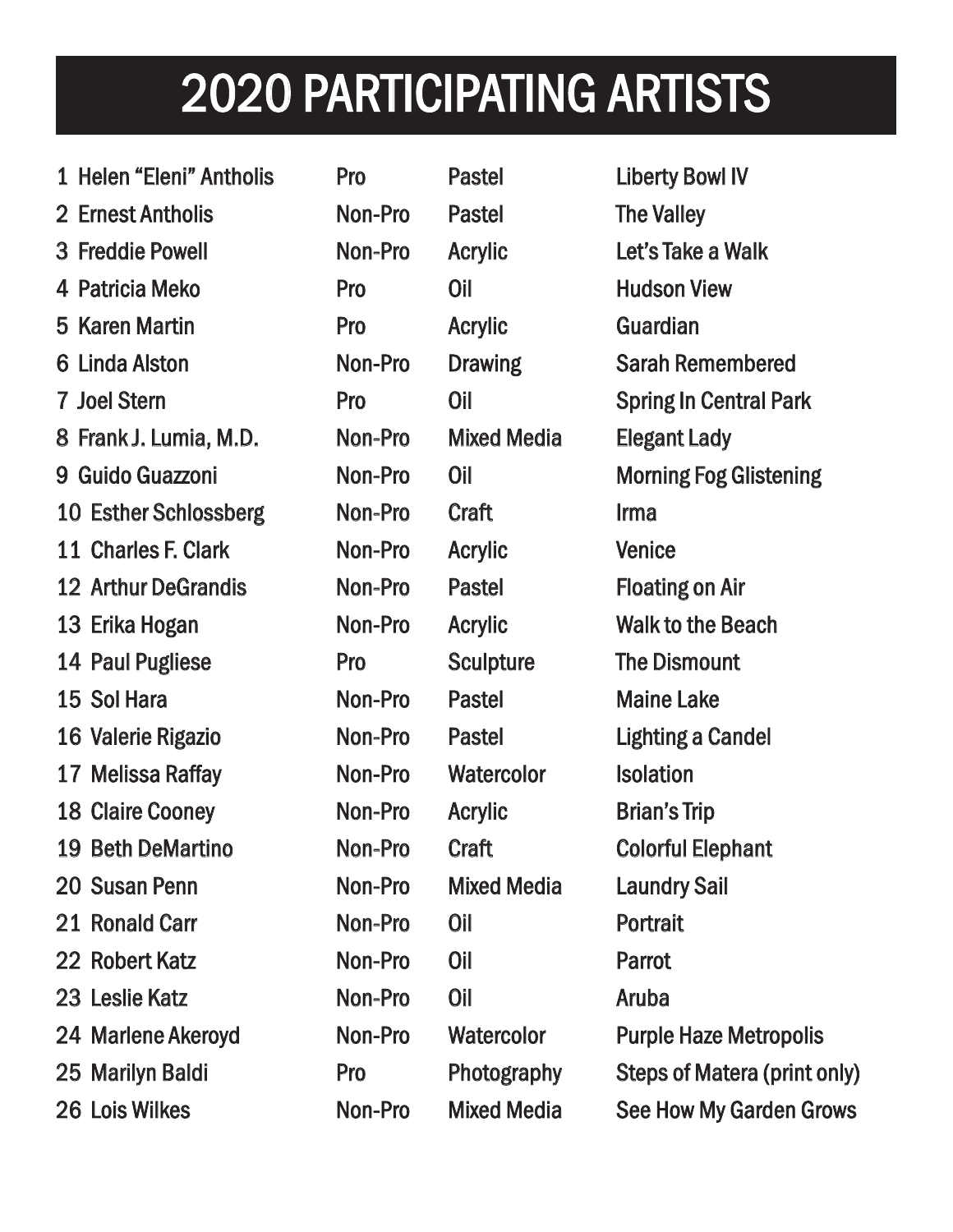- 27 Michele Rath **Pro** Watercolor Lady in Waiting
- 
- 
- 
- 
- 32 Susan VanVolkenburgh Non-Pro Pastel Cougar 1
- 33 Linne A. Grant Pro Pro Watercolor
- 34 Grace F. Schultz **Pro** Digital Art Self Portrait 35 William Jelinek Non-Pro Photography Three Irises 36 Laurie Campetella Non-Pro Craft Poppy Garden 37 Kyung Kim Non-Pro Oil Full Bloom 38 Donna Rubin **Non-Pro** Acrylic Highlands View 39 Frederica Castle **Pro** Oil Evening Memories 40 Beverly Sirianni Pro Acrylic Purple Fantasy
- 41 Ellen Rubinstein Rubinstein Pro Photography Photography Sea Sculpture
- 43 Linda Alberti Alberti Non-Pro Non-Pro Oil Sea Cloud
- 
- 45 Michael Ferrara **Ferrara** Pro Sculpture Bridge Bolts
- 
- 47 Theresa Trocchia Non-Pro Watercolor Please...
- 48 Geraldine Citro Citro Non-Pro Non-Pro Oil The Castle
- 49 Diane Delprete Non-Pro Drawing Humming bird
- 
- 
- 

28 Perla (Pearl) Patricio Non-Pro Mixed Media Good Samaritan 29 Joan Myers **Myers** Pro Photography Joyful Movement 30 Linda Kernis **Non-Pro** Oil Wonders of Nature 31 Harvey Altman **Non-Pro** Craft Girls Walking 42 Vladimir Kirson Non-Pro Acrylic Winter in the Forest 44 Judy O'Connor **Non-Pro** Mixed Media Life in a Fish Bowl 46 Patty Ryan Non-Pro Pastel Young Lady in A Babushka 50 Joseph Taliercio Taliercio Non-Pro Non-Pro Acrylic Acrylic Michelina's Dream Garden Associated Humane Societies of Tinton Falls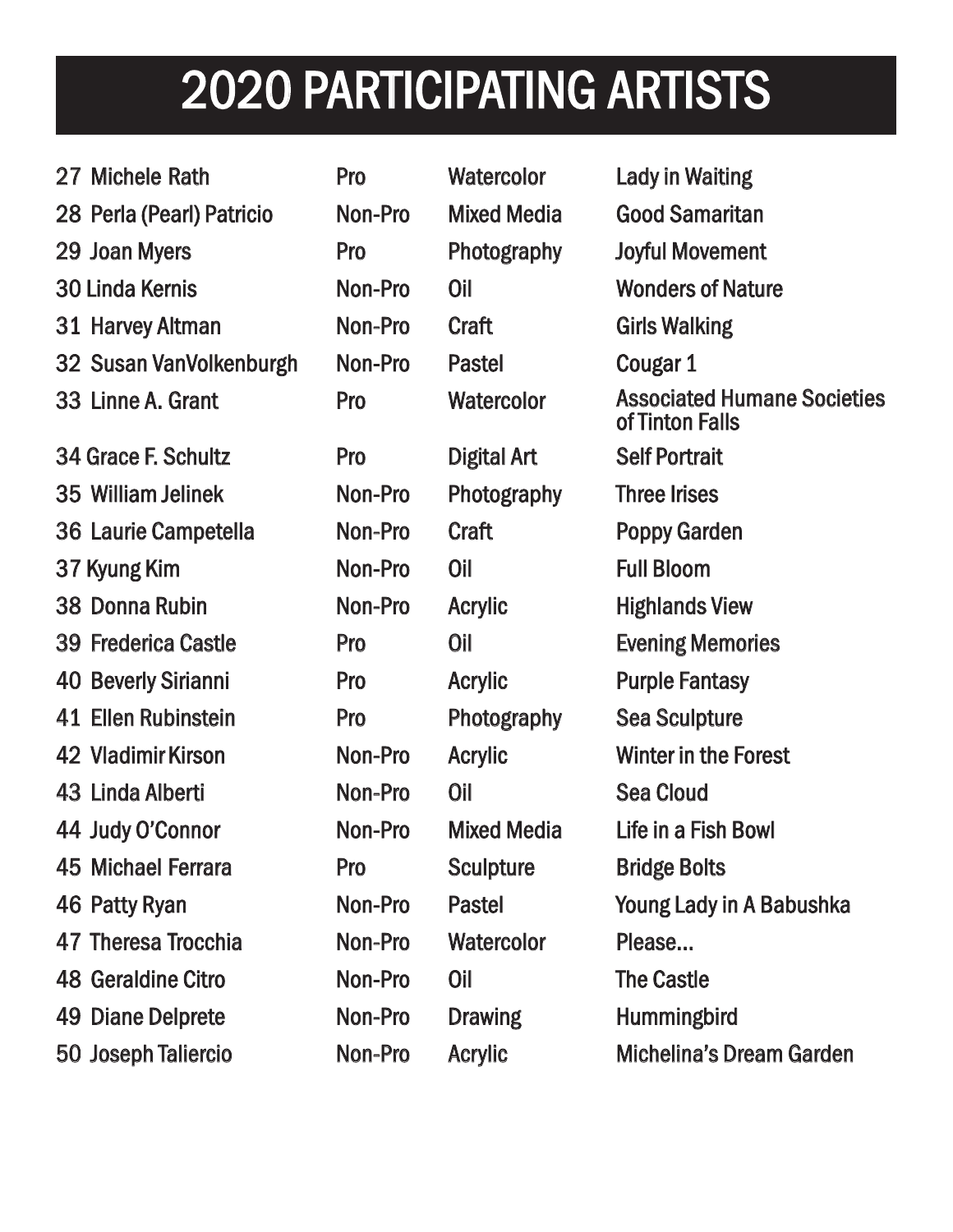- 51 Michelina Taliercio Taliercio Non-Pro Non-Pro Oil Isola de Sol
- 52 Mary Kliauga **Report Composition #6**
- 
- 
- 55 Barbara John Calvo Calvo Pro Watercolor Watercolor Red Poppies
- 
- 
- 58 Beverly Hertler **Pro** Mixed Media Untitled A
- 59 Patricia L. Supplee Non-Pro Watercolor Pulling In
- 60 Joan Cichalski Cichalski Non-Pro Non-Pro Watercolor Watercolor Pemaquic #3
- 
- 62 Hillary Binder-Klein Pro Acrylic Take A Seat
- 63 Marty Haddad **Non-Pro** Watercolor Sailing
- 
- 
- 66 Mary V. Jergens Non-Pro Mixed Media Flower Girl
- 
- 
- 
- 
- 71 Judi Ginsky Non-Pro Drawing Nylah
- 
- 73 Marilyn Shotwell **Shotwell** Pro Oil Dinbrella Boys
- 74 Mary Ann Smorra Non-Pro Mixed Media Bubble Trumpet Vine
- 

53 Leonardo Ruggieri Pro Pro Oil When the World Stopped 54 Nadya Kirson Non-Pro Acrylic Mountains, Sky, and Eagle 56 Vince Matulewich Matulewich Pro Photography Irregular Incurve Mum 57 Al Terry **Non-Pro** Acrylic Red Bridge at Charleston 61 Jackie St. Angel **Pro** Watercolor Daughter of Elysium 64 Elaine Lukacs Non-Pro Acrylic It's Raining Sunshine 65 Ellen Hughes **Non-Pro** Photography The Long and Winding Road 67 Abbe Lasker Non-Pro Mixed Media Verizon...Can you hear me now? 68 Patricia Kossoy Non-Pro Watercolor Celebrate Gratitude 69 Belle Koblentz **Pro** Digital Art Weeping Cherry 70 Marilyn Fahrer **Pro Acrylic** Acrylic Mindowaskin Park, Westfield, NJ 72 Denise Zimmerman Non-Pro Photography Paddleboard Into a New Day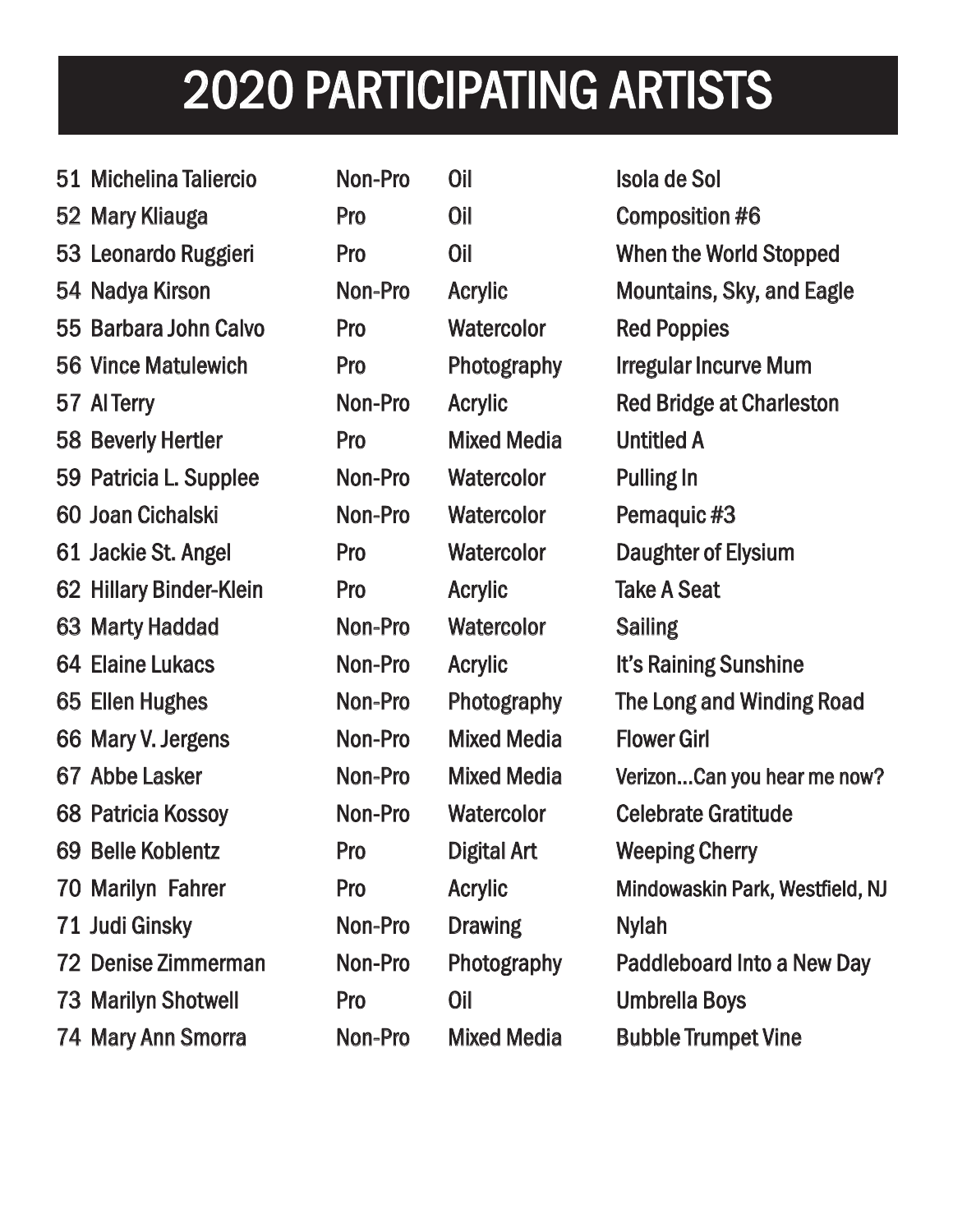93 Dana McKay **Pro** Photography The Simple Life

97 Bobbie Carey **Carey Carey Non-Pro** Oil **Carey Humphrey & Me** 

99 Sylvia Keusch Non-Pro Acrylic Island Get Away

101 We Care Adult Care Members Non-Pro Craft Rock Garden Planter

100 Joseph N. Villa Non-Pro Mixed Media Rapunzel

98 Joyce Sims **Simms** Non-Pro Watercolor Snow-capped Mountains of Norway

94 Johanna Ericson **Pro Photography** At Rest

95 Melanie Tsilivitis **The Contract Contract Contract Acrylic** Wisdom

96 Jean Siegel Non-Pro Acrylic Stairs

- 75 Margaret Coston Coston Pro Photography Photography Old Mill Inn at Dusk
- 76 Janet Whritner Non-Pro Acrylic Americana Sunset
- 77 Donna Ferris **Ferris** Pro Watercolor Sole Fisherman
- 78 Steven Lewis **Lewis** Non-Pro Sculpture Frazzle
- 79 Carolyn Slade **Non-Pro** Watercolor Onions
- 80 Norma Tolliver **Pro** Acrylic Fields of Joy
- 81 Linda Hart **Pro** Watercolor Shady Characters
- 82 Pete Stendel Non-Pro Acrylic Clean Living
- 83 Pamela Schott **Non-Pro** Watercolor Enter Serenity
- 84 Stephanie Novatski Pro Sculpture Waiting For The Train
- 85 Mickey Jones **Non-Pro** Acrylic **Non-Class** Icelandfoss
- 86 Steven Solop Solop No-Pro Digital Art Poochie Poochie Poochie Poo
- 
- 87 Coleen Hopson Non-Pro Oil Sandy Hook Audience
- 88 Dr. Barbara A. Egypt Non-Pro Acrylic Chesapeake Creek
- 
- 89 Dianne Cooper Non-Pro Acrylic Blues of Hydrangea
- 90 Rosa Lee McNair **Non-Pro** Acrylic Pete's Banjo (Sail Boat)
- 
- 91 Richard Rappleyea Pro Acrylic Conception
- 
- 
- 
- 92 Ann Marie Fitzsimmons Pro Oil Miss America
- 
- 
- 
- 
- 
- 
- 
- 
- 
- -
- 
- 
- -
- 
- 
- 
- 
- 
- 
- 
- 
- -
	- -
		-
- -
	-
	-
	-
	-
	-
	-
- 
- 
- 
- -
	-
- 
- 
- -
- 

- 
- 
- 
- 
- 
-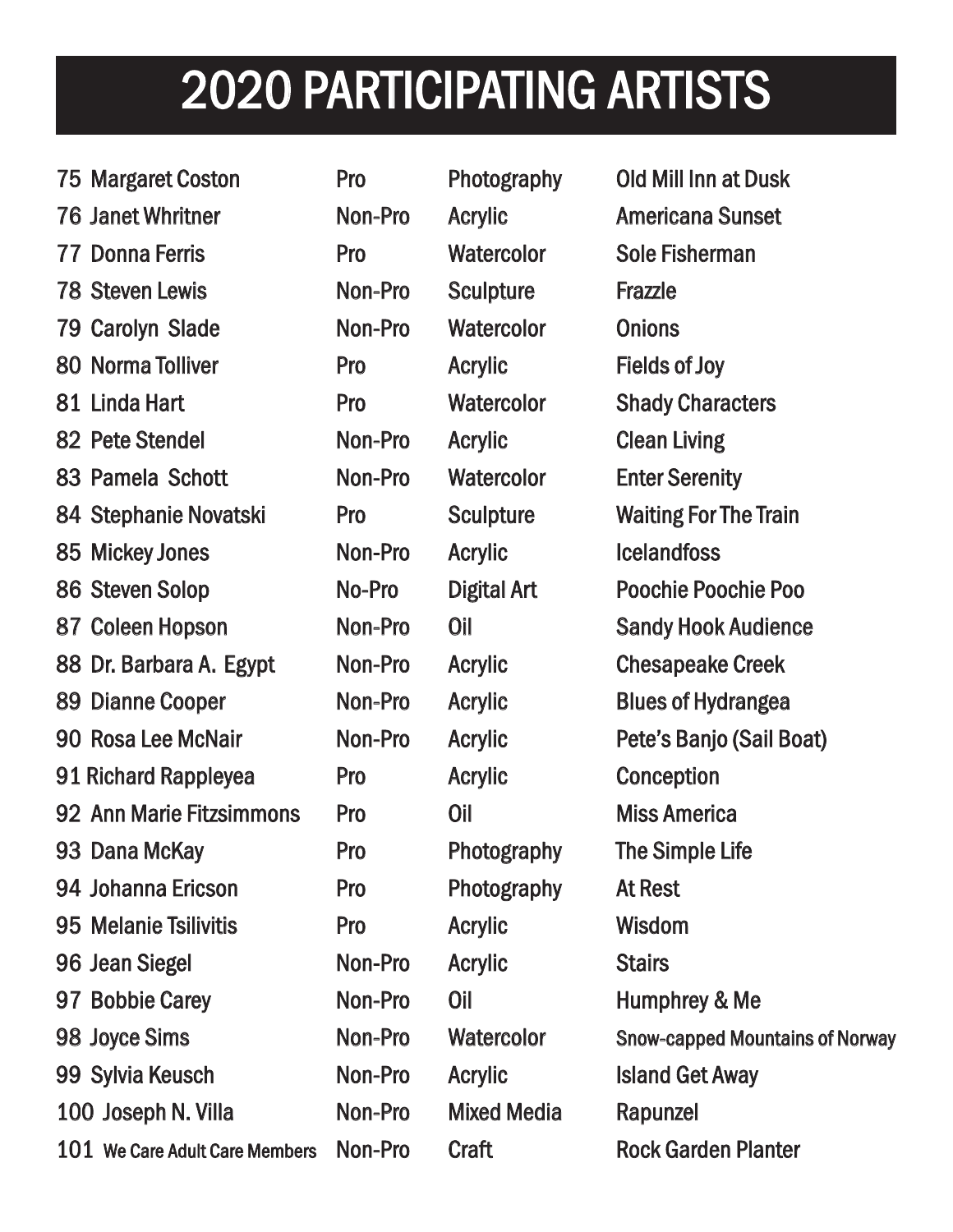## ACKNOWLEDGEMENTS



The Monmouth County Office on Aging is part of the Department of Human Services. The focus of the Office on Aging is to identify the critical needs of our seniors and to provide information and vital services to assist them in maintaining their independence in the community.



For more information, visit: www.MonmouthCountyLib.org and check out @MonCoLibrary on Facebook, Instagram, Twitter, YouTube and Pinterest.

#### VIEW THE 2020 ART ENTRIES

All entries can be viewed on the Monmouth County website: www.visitmonmouth.com/aging

Monmouth Arts is where community and arts connect! Visit us online at www.monmoutharts.org to learn more about our membership program, community initiatives, and to get up-to-date info on upcoming arts events in Monmouth County!



#### ENRICHING THE COMMUNITY BY INSPIRING AND FOSTERING THE ARTS

Teresa Staub, Executive Director | Connie Isbell, Membership & Community Engagement Director Vinny Martini, Arts Education & Events Manager | Frankie DiGiovanni, Marketing & Communications Coordinator Karen Lanning, Finance Manager | Alyssa Calderone, Development & Marketing Coordinator

MONMOUTH ARTS | 105 MONMOUTH ST. | RED BANK, NJ 07701 | 732.212.1890 | WWW.MONMOUTHARTS.ORG